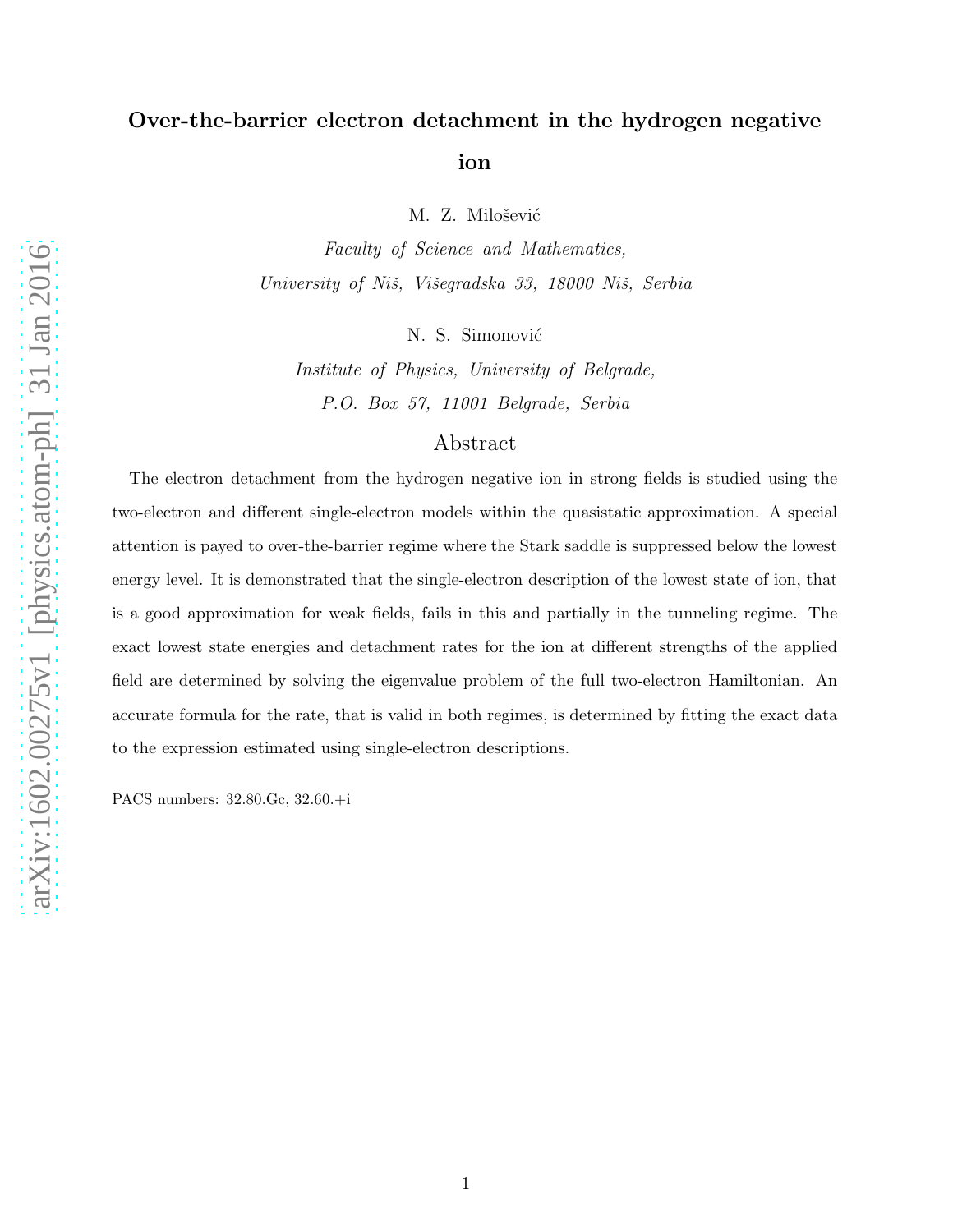Although it is one of the simplest systems in atomic physics, the hydrogen negative ion (H<sup>−</sup>) is still a subject of extensive experimental and theoretical studies. In early years of quantum mechanics at the focus of these studies was the ground state of the free ion. The existence of H<sup>−</sup> as a bound system had been proposed theoretically by Bethe in 1929 [\[1\]](#page-7-0) (see a historical review of H<sup>−</sup> in Ref. [\[2](#page-7-1)] and an overview in the context of negative ions in Ref. [\[3\]](#page-7-2)). Earlier predictions based on simple perturbational or variational methods (using, for example, the variational wave function  $\psi \sim \exp[-a(r_1 + r_2)]$  had failed, even though these methods were well suited to predict the most of properties of other members of the two-electron isoelectronic sequence such as He,  $Li^+$ ,  $Be^{++}$ , etc. This is not surprising since the interaction between electrons in the hydrogen negative ion, unlike to helium atom and two-electron positive ions, is comparable in magnitude to that between the nucleus and electrons. As a consequence H<sup>−</sup> is a weakly bound system which has only one bound state – the ground state. Its binding energy is  $E_B = 0.7542 \,\text{eV}$  (0.0277 a.u.) [\[4](#page-7-3)[–6](#page-8-0)]. A very weak binding and the absence of a long-range Coulomb attraction for the separated electron (the atomic residue is the neutral hydrogen atom) results in the fact that this two-electron system has no singly excited states.

The wave function and probability amplitude of a weakly bound system such as  $H^-$  can extend beyond the range of the binding potential itself. As it was recognized by Chandrasekhar more than 70 years ago [\[7\]](#page-8-1) (see also Ref. [\[2](#page-7-1)]), the ground state wave function of H<sup>−</sup> exhibits a specific radial correlation between the electrons such that one electron is bound much closer to the nucleus than the other which is weakly held at a distance of 4-5 Bohr radii from the nucleus. In contrast to the wave function with equivalent electrons  $\psi \sim \exp[-a(r_1 + r_2)]$  (see Fig. [1\(](#page-4-0)c)), the Chandrasekhar's wave function of the form  $\psi \sim \exp(-ar_1 - br_2) + \exp(-ar_2 - br_1)$  with the parameters  $a = 1.03925, b = 0.28309$  (see Fig. [1\(](#page-4-0)a)) provides the stability of H<sup>-</sup> [\[7](#page-8-1)]. Regarding the electron detachment processes, such a configuration suggests a very useful one-electron picture where the outer electron is weakly (loosely) bound in a short-range attractive potential well. To a good approximation the potential acting on the outer electron due to the neutral atom is a sum of a short-range potential and the polarization term falling off as  $1/r^4$  (see a short overview of the potentials of this type in the Appendix in Ref. [\[8](#page-8-2)]). Moreover, since the outer electron spends much of the time beyond the potential well, it may be treated even as a free particle subject to boundary conditions imposed at the nucleus position. This simple model essentially takes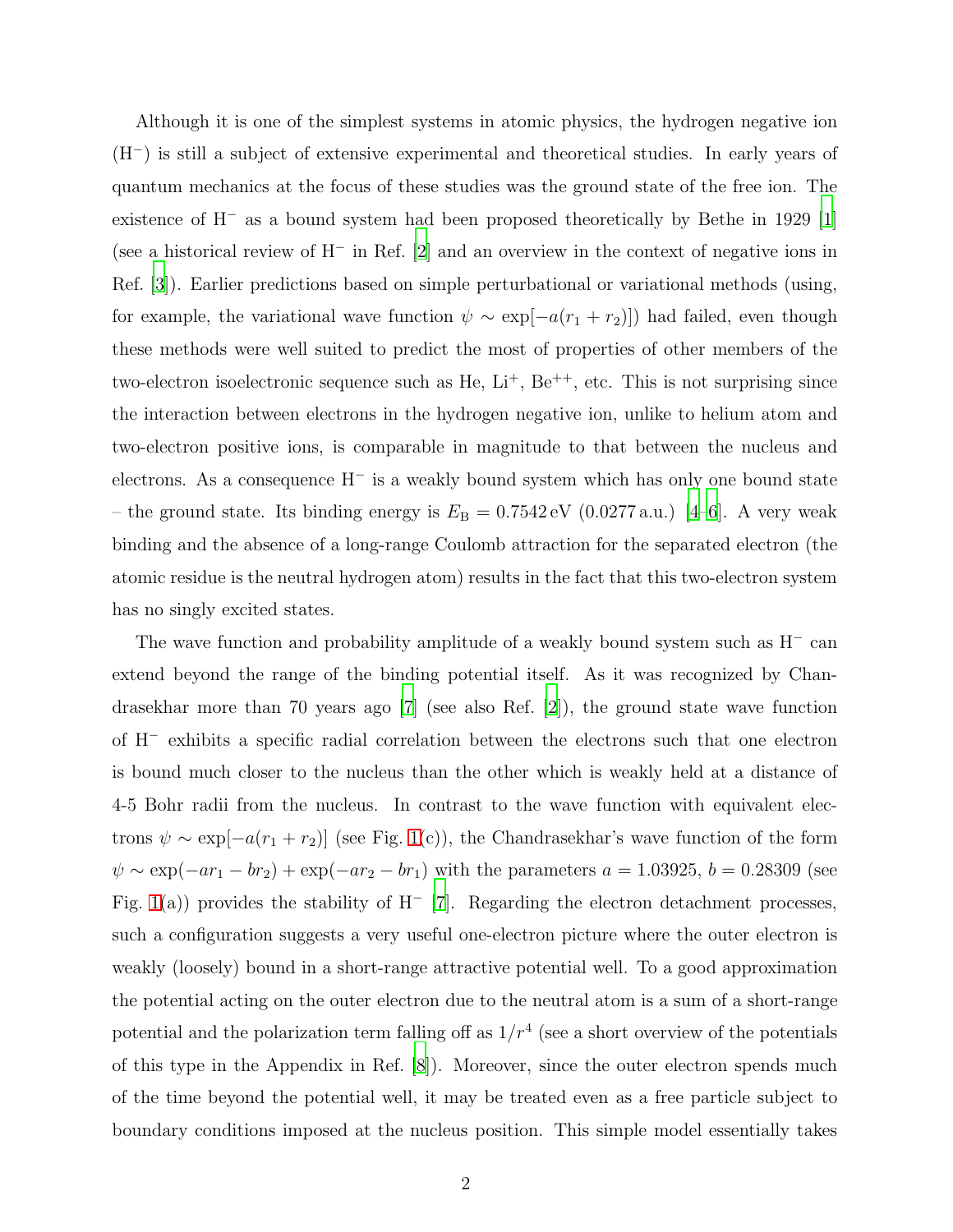the attraction to be of zero-range and it is in literature known as the zero-range potential  $(ZRP, \text{ see e.g. Ref. } [9]).$  $(ZRP, \text{ see e.g. Ref. } [9]).$  $(ZRP, \text{ see e.g. Ref. } [9]).$ 

Beside strictly theoretical reasons, the earliest interest for studying H<sup>−</sup> came from the atmosphere physics and astrophysics. The existence of the hydrogen negative ion in the Solar and other stars photospheres was first discussed in the literature by Wildt in 1939 [\[10](#page-8-4)]. In this study it was demonstrated that photo-absorption properties of H<sup>−</sup> might be important for the opacity of these atmospheres. One of the possible processes which contribute to the atmospheric absorption coefficient is just the electron photo-detachment of this ion.

The single-photon detachment cross section for H<sup>−</sup> has received a considerable amount of attention in the past (see Refs.  $[2, 3]$  $[2, 3]$  and references therein). At the threshold of this process (for one-electron ejection) the residual hydrogen atom is left in the ground state and no long-range forces act on the departing electron [\[11\]](#page-8-5). The experimental cross section is found to be in a good agreement with the Wigner low that is a feature of short-range potentials [\[5](#page-8-6)]. During the last two decades, intense lasers have made it possible to observe effects of multiphoton absorption by atoms and ions, including the hydrogen negative ion [\[2](#page-7-1), [3](#page-7-2)]. In contrast to the single-photon case, the multiphoton detachment may occur at the photon energies  $\hbar\omega < E_B$ , but since the detachment rates in this case are significantly lower, in order to get a measurable effect one needs much stronger fields.

At larger intensities, however, another mechanism for the electron detachment arises – the quantum-mechanical tunneling. A strong field distorts the potential of atomic residue forming a potential barrier (Stark saddle) through which the electron can tunnel. Finally, at a sufficiently strong field the barrier is suppressed below the energy of the bound state. This regime can be referred to as over-the-barrier detachment (OBD). The transition from the multiphoton to the tunnelling regime is governed by the Keldysh parameter  $\gamma = \omega (2m_e E_B)^{1/2}/eF$  [\[12\]](#page-8-7), where F is the peak value of the electric component of electromagnetic field. This parameter characterizes the degree of adiabaticity of the motion through or over the barrier: If  $\gamma \gg 1$  (high-intensity–long-wavelength limit) multiphoton processes dominate, whereas for  $\gamma \ll 1$  (low-intensity–short-wavelength limit) the tunneling or OBD mechanism does.

In the second case  $(\gamma \ll 1)$  the quasistatic description is a good approximation. It assumes that the electric field changes slowly enough that a static detachment rate can be calculated for each instantaneous value of the field. Then the detachment rate for the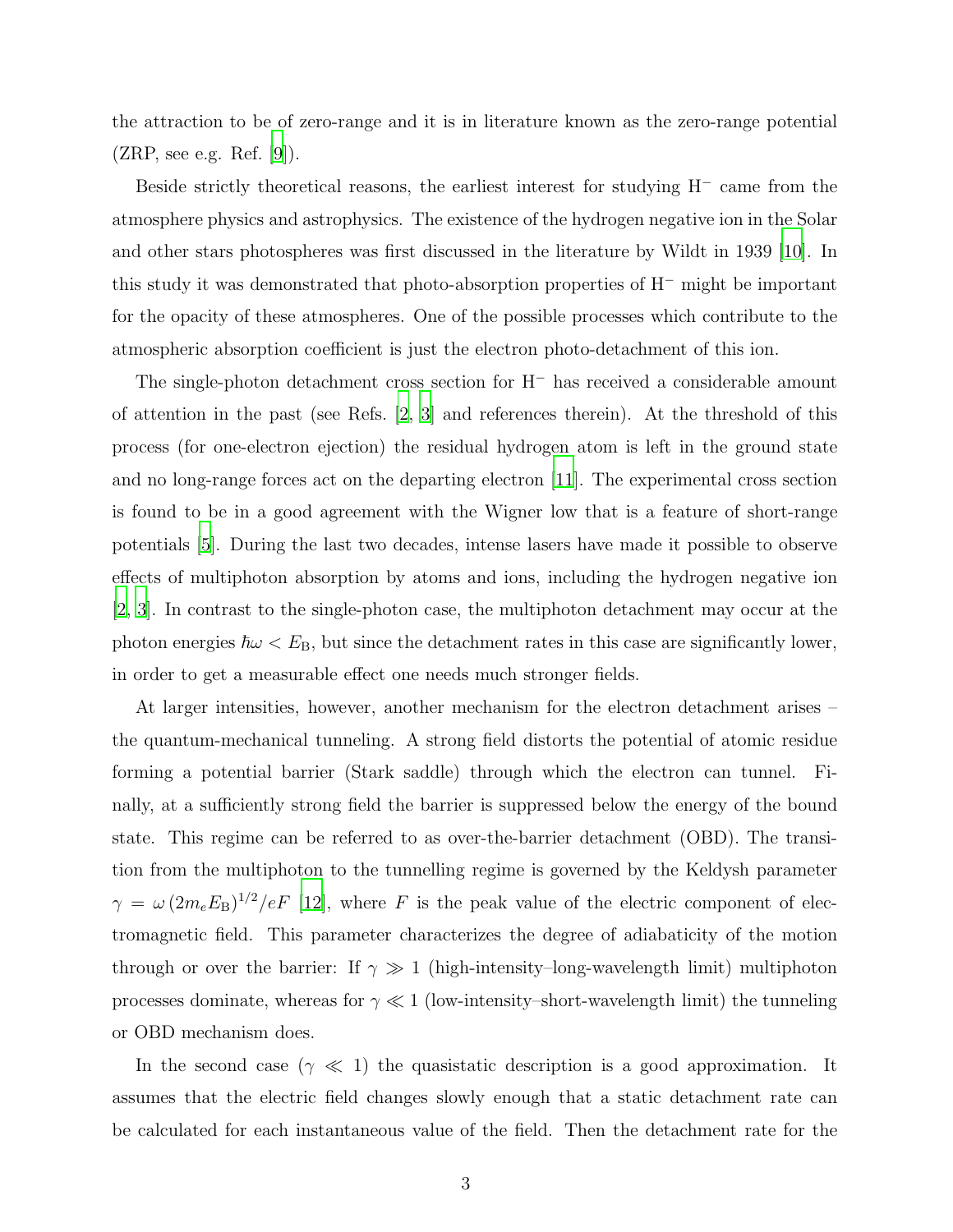alternating field can be obtained by averaging the static rates over the field period. For this purpose it is sufficient to use the Hamiltonian (here and thereafter we use the atomic units)

<span id="page-3-0"></span>
$$
H = -\frac{1}{2}(\Delta_1 + \Delta_2) - \frac{1}{r_1} - \frac{1}{r_2} + \frac{1}{r_{12}} - F(z_1 + z_2),\tag{1}
$$

describing the dynamics of two electrons of H<sup>-</sup> in a static electric field F. Here  $\mathbf{r}_i$  is the *i*-th electron's position and  $r_{12} = |\mathbf{r}_1 - \mathbf{r}_2|$ . Due to presence of the barrier all eigenstates of [\(1\)](#page-3-0) have the resonant character when  $F \neq 0$ , including the lowest which is an exact bound state for  $F = 0$ . The width  $\Gamma$  of the lowest state determines the electron detachment rate  $w(F) = \Gamma(F)/\hbar$  (hereafter we set  $\hbar = 1$ ).

The eigenstates of [\(1\)](#page-3-0) are calculated numerically using the complex rotation method [\[13](#page-8-8), [14](#page-8-9)]. The calculations are performed in the basis whose elements are the symmetrized products of Sturmian functions  $[15]$  for each electron. Fig. [1\(](#page-4-0)b,d) shows 2D cuts of the ground state of H<sup>-</sup> (F = 0) and the lowest state of H<sup>-</sup> in the field of strength  $F = 0.03$  a.u., respectively. By comparing the parts (a) and (b) of the same figure, one can see that the Chandrasekhar's wave function is indeed a good approximation for the ground state of H<sup>−</sup>. A small difference is due to the lack of angular correlations in the approximate wave function. The outgoing waves of the wave function shown in Fig.  $1(d)$ , representing the (single-electron) escape channels for the first and for the second electron, clearly demonstrate the resonant character of this state.

The lowest state energies and widths (electron detachment rates) of H<sup>−</sup> at different values of the applied electric field determined numerically using the two-electron model [\(1\)](#page-3-0) are presented in Table [I](#page-9-0) and in Fig. [2](#page-5-0) together with the results obtained using other approaches. Fig. [2\(](#page-5-0)a) shows that for weak fields the lowest state energy  $E(F)$  (numerical data) decreases by increasing the field strength according to the Stark shift expansion formula  $\Delta E \equiv E(F)$  –  $E(0) = -\alpha F^2/2! - \gamma F^4/4! - \cdots$ . Here  $E(0) = -0.5 + E_B = -0.5277$  a.u. is the ground state energy of the free ion, whereas  $\alpha = 206$  and  $\gamma = 8.03 \cdot 10^7$  are the corresponding values of the dipole polarizability and the second dipole hyperpolarizability [\[6](#page-8-0), [16](#page-8-11)]. At stronger fields  $(F > 0.01)$ , however, the lowest state energy depends on the field strength almost linearly. The same figure shows the results obtained using a single-electron model that will be discussed later.

As mentioned in the introductory part, the configuration of the ground state of H<sup>−</sup> suggests a one-electron description where the outer (loosely bound) electron moves in a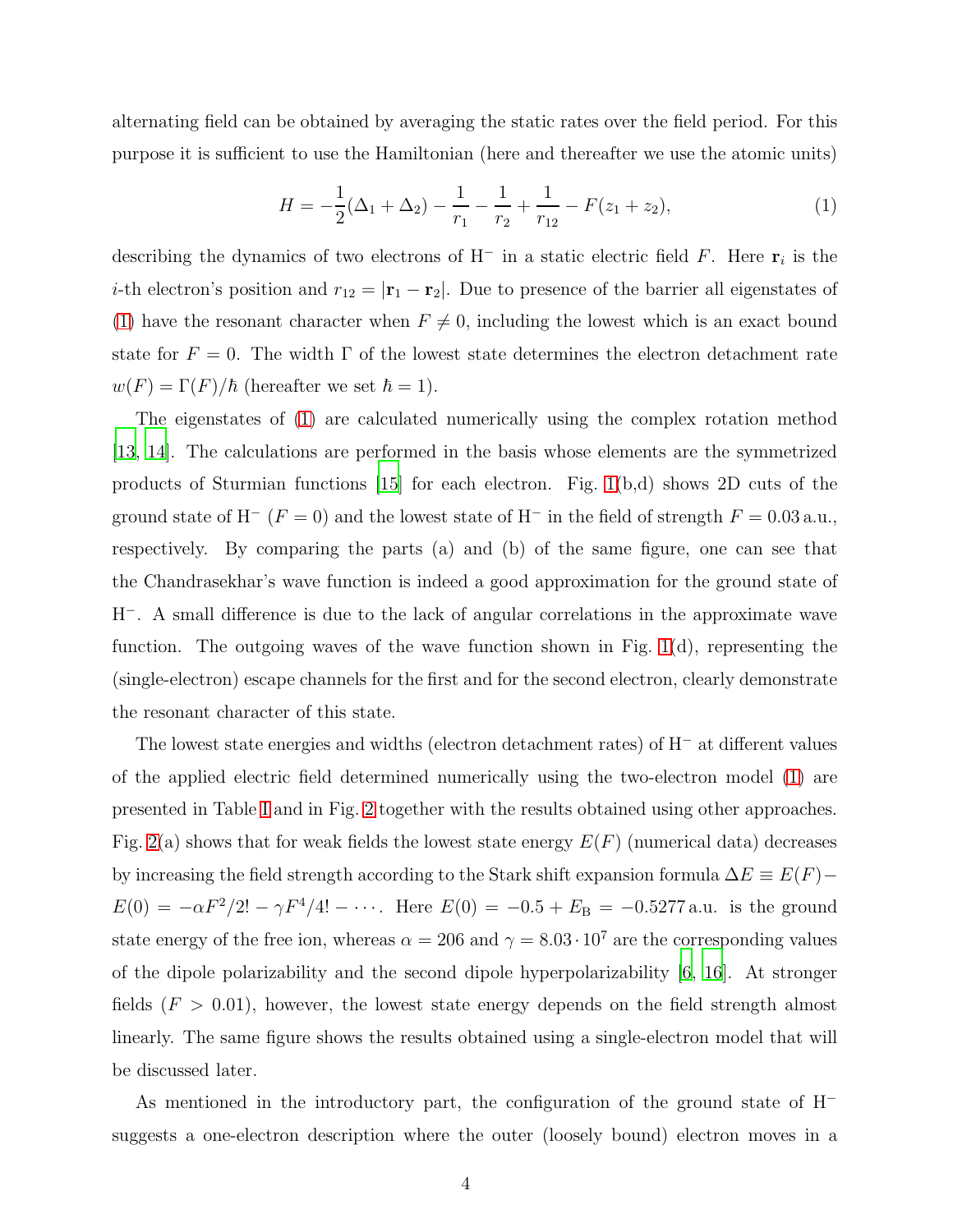

<span id="page-4-0"></span>FIG. 1: (Color online) The  $x_1 = y_1 = x_2 = y_2 = 0$  cut of the real part of: (a) the Chandrasekhar's and (b) the numerically calculated ground state wave function of H<sup>-</sup> (at  $F = 0$ ), (c) the wave function  $\sim \exp[-a(r_1 + r_2)]$  representing a state with equivalent electrons, (d) the numerically calculated lowest state wave function of H<sup>−</sup> in the electric field  $F = 0.03$  a.u. The crosses mark the positions of the barrier saddle points ( $z_{sp} \approx 3 \text{ a.u.}$ ) estimated using the single-electron model [\(3\)](#page-6-0).

short-range potential  $V(\mathbf{r})$  describing the attraction by the neutral atomic residue. Then, in the presence of a (quasi)static electric field  $F$  the outer electron may be considered as moving in the total potential  $V_{\text{tot}} = V(\mathbf{r}) - Fz$ .  $V(\mathbf{r})$  is usually calibrated to give the value  $-E_B$  for the lowest energy level  $\epsilon(F)$  at  $F = 0$ . When  $F \neq 0$  the total potential has a potential barrier that explains the resonant character of states. The saddle point of the barrier is located at the z-axis. Its position  $\mathbf{r}_{sp} = (0, 0, z_{sp})$  and hight  $V_{sp} = V_{tot}(\mathbf{r}_{sp}; F)$  depend on the field strength F and can be determined from the rule  $(\partial V_{\text{tot}}/\partial z)_{x=y=0} = 0$ . The field strength  $F_{\text{S}}$ that separates the tunneling and OBD regimes is defined by the condition  $\epsilon(F_S) = V_{sp}(F_S)$ . Note that these values may vary by changing the model for  $V(\mathbf{r})$ .

The first among the single-electron approaches we will consult is the Perelomov-Popov-Terent'ev (PPT) theory [\[17\]](#page-8-12). It is based on the quasistatic approximation and the assumption that most atoms are nearly hydrogenic, the difference being a small quantum defect that changes the quantum numbers to noninteger effective values. In the case of negative ions, however, the atomic residue is neutral  $(Z = 0)$  and the effective principal quantum number  $n^* = Z/\kappa$ , where  $\kappa = (2E_B)^{1/2}$ , is equal to zero. Then the static-field tunneling rate formula for negative ions in the ground state reduces to

<span id="page-4-1"></span>
$$
w = C_{\kappa}^2 \frac{F}{\kappa} \exp\left(-\frac{2\kappa^3}{3F}\right).
$$
 (2)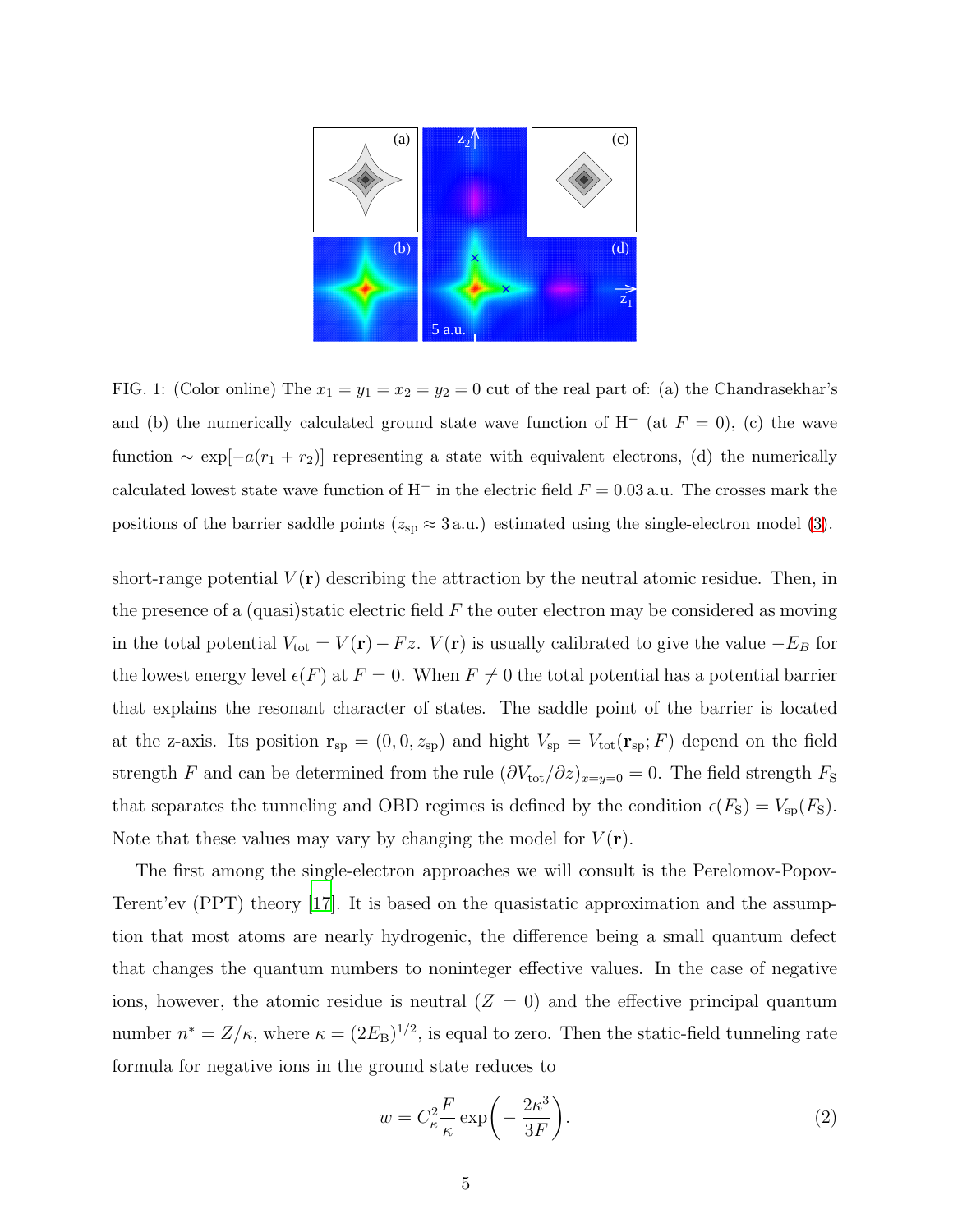

<span id="page-5-0"></span>FIG. 2: (a) The lowest state energy E and (b) width  $\Gamma$  (detachment rate w) of the hydrogen negative ion as functions of the strength of applied electric field  $F$ . The full and open circles denote the results obtained numerically using the two- and the single-electron CF (Eq. [\(3\)](#page-6-0)) model, respectively. The dashed and full lines in part (a) show the lowest state energy  $E(F)$  estimated using the second and the fourth order Stark shift formula, respectively. The dashed and full lines in part (b) show the rate  $w(F)$  given by the PPT and the ZRP theory (Eq. [\(2\)](#page-4-1) with  $C_{\kappa}^2 = 1.32$  and 0.5), respectively. The inset shows the same rates as functions of the variable  $\xi$  (see text). Vertical gray lines separate the tunneling from OBD regime.

The coefficient in the pre-exponential factor for H<sup>−</sup> determined from Hartree-Fock calculations has the value  $C_{\kappa} = 1.15$  [\[18](#page-8-13)]. Fig. [2\(](#page-5-0)b) shows that, although H<sup>-</sup> does not belong to the class of hydrogenic atoms, the PPT rate formula exhibits a qualitative agreement with the numerical results.

It should be mentioned that the Ammosov-Delone-Krainov (ADK) theory [\[19\]](#page-8-14) gives the same (genaral) formula for tunneling rates as the PPT theory, but in addition it provides an explicit expression for  $C_{\kappa}$ . This expression, however, is not useful in the case when  $n^* = 0$ . The ADK theory, on the other hand, accurately predicts tunneling rates in experiments with atomic ionization in strong fields [\[20](#page-8-15), [21](#page-8-16)] and shows good agreement with available exact numerical results (for H and He see [\[22,](#page-8-17) [23\]](#page-8-18)). Even for atoms with low ionization potentials like alkali metals, using a correction which accounts for the Stark shift, the ADK tunneling rates agree well with numerical results [\[24](#page-8-19)]. However, the non-Coulomb character of interaction between the neutral atomic residue and outer electron raise the question of applicability of the PPT or a similar theory to negative ions.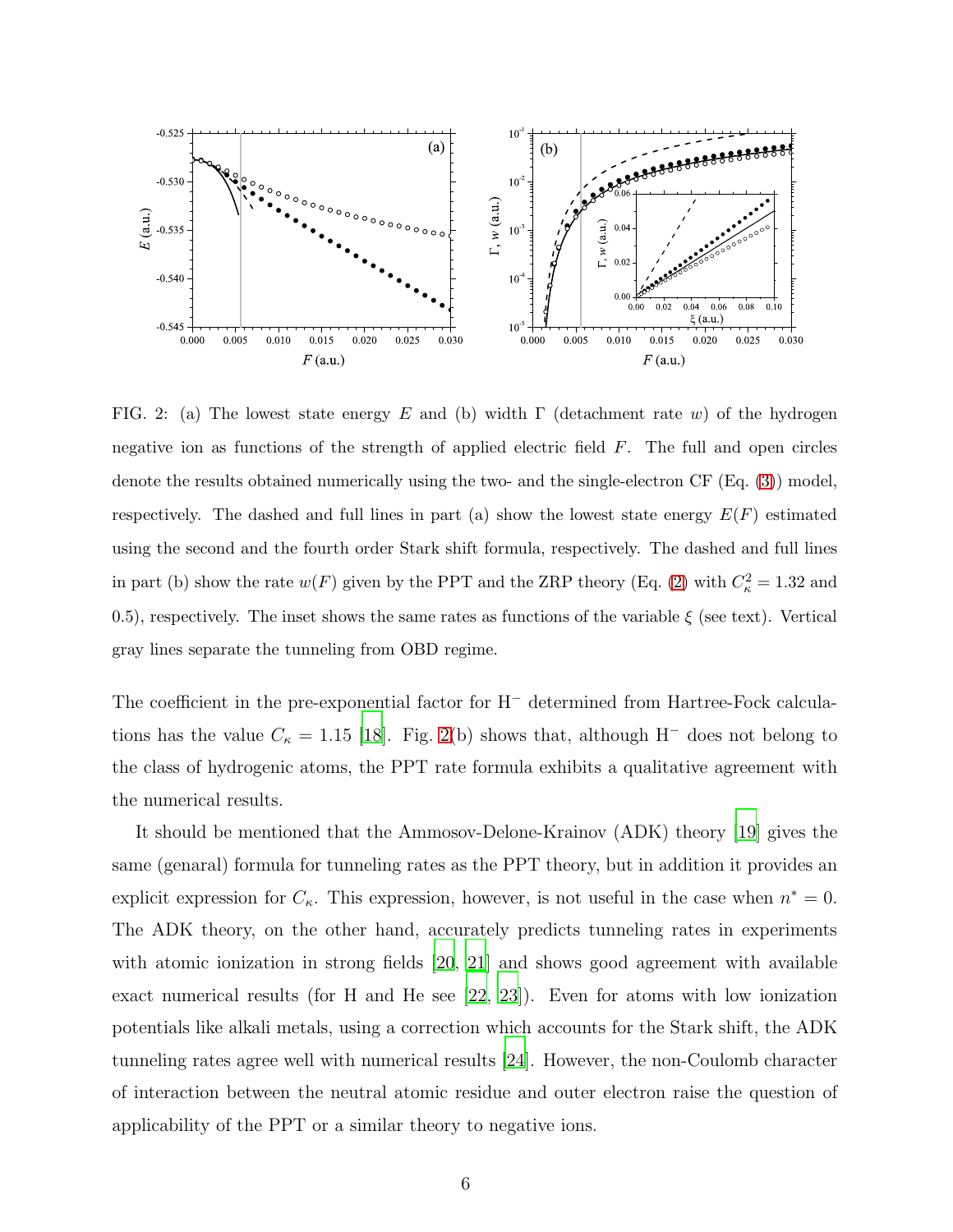Regarding the latest discussion we can expect a better agreement between the single- and the two-electron approach if in the former we apply a short-range potential. As mentioned above, the simplest short-range potential that can be used to describe the dynamics of a weakly bound electron in negative ions is the ZRP:  $V(\mathbf{r}) = -a\delta(\mathbf{r})$  ( $a > 0$ ). This potential supports only one bound state whose wave function has the form  $\psi(\mathbf{r}) \sim \exp(-\kappa r)/r$ , where  $\kappa \equiv (2E_B)^{1/2} = a$  [\[9\]](#page-8-3). The eigenvalue problem of the single-electron Hamiltonian with  $V_{\text{tot}} = -a\delta(\mathbf{r}) - Fz$  admits for weak fields a solution in a closed analytical form [\[9\]](#page-8-3). The lowest state energies and widths are represented by the Stark shift expansion with the polarizability  $\alpha = 1/(16E_{\rm B}^2) \approx 81.5$  and by Eq. [\(2\)](#page-4-1) with  $C_{\kappa}^2 = 1/2$ . Hence, the PPT and ZRP rate formulae differ only by the value of constant  $C_{\kappa}$ .

The exact value of constant  $C_{\kappa}$  can be obtained by fitting the numerical results obtained applying the two-electron model. For this purpose we express the rate in terms of the variable  $\xi = (F/\kappa) \exp(-2\kappa^3/(3F))$ . Then the rate formula [\(2\)](#page-4-1) reduces to the linear dependence  $w = C_{\kappa}^2 \xi$ . It is found that the numerical data fits well to Eq. [\(2\)](#page-4-1) for  $C_{\kappa}^2 = 0.585 \pm 0.010$  (see the inset in Fig. [2\(](#page-5-0)b)).

Finally we consider the single-electron model for H<sup>−</sup> where the loosely bound electron moves in an effective potential that is the sum of a short-range potential and the polarization term. A widely used potential of this type is the Cohen-Fiorentini (CF) potential [\[25\]](#page-8-20)

<span id="page-6-0"></span>
$$
V = -\left(1 + \frac{1}{r}\right)e^{-2r} - \frac{\alpha_H}{2r^4}e^{-r_0^2/r^2},\tag{3}
$$

where  $\alpha_{\text{H}} = 9/2$  is the polarizability of the hydrogen atom. The parameter  $r_0 = 1.6$  is chosen by the condition that the potential [\(3\)](#page-6-0) has a single bound state with the correct binding energy. The lowest state energies  $[E(F) = \epsilon(F) - 0.5 \text{ a.u.}]$  and widths of the H<sup>-</sup> in (quasi)static electric field, obtained using the CF potential, are shown in Table [I](#page-9-0) and Fig. [2.](#page-5-0) The calculations were performed using the complex rotation method [\[13,](#page-8-8) [14\]](#page-8-9) and Sturmian basis [\[15\]](#page-8-10).

At low values of F the energies obtained by the latest model approximately agree with the two-electron (exact) results (see Fig.  $2(a)$ ). At stronger fields, however, the difference between these results increases, particularly in the OBD area. The value of  $F$  that separates the tunneling and OBD regimes obtained using the potential [\(3\)](#page-6-0) is  $F<sub>S</sub> = 0.0056 \pm 0.0001$ . For  $F > 2F<sub>S</sub>$  the exact Stark shift  $\Delta E_{2e}$  is approximately two times larger than  $\Delta E_{1e}$  obtained using the single-electron approach (the uncertainty in  $F<sub>S</sub>$  is due to this difference).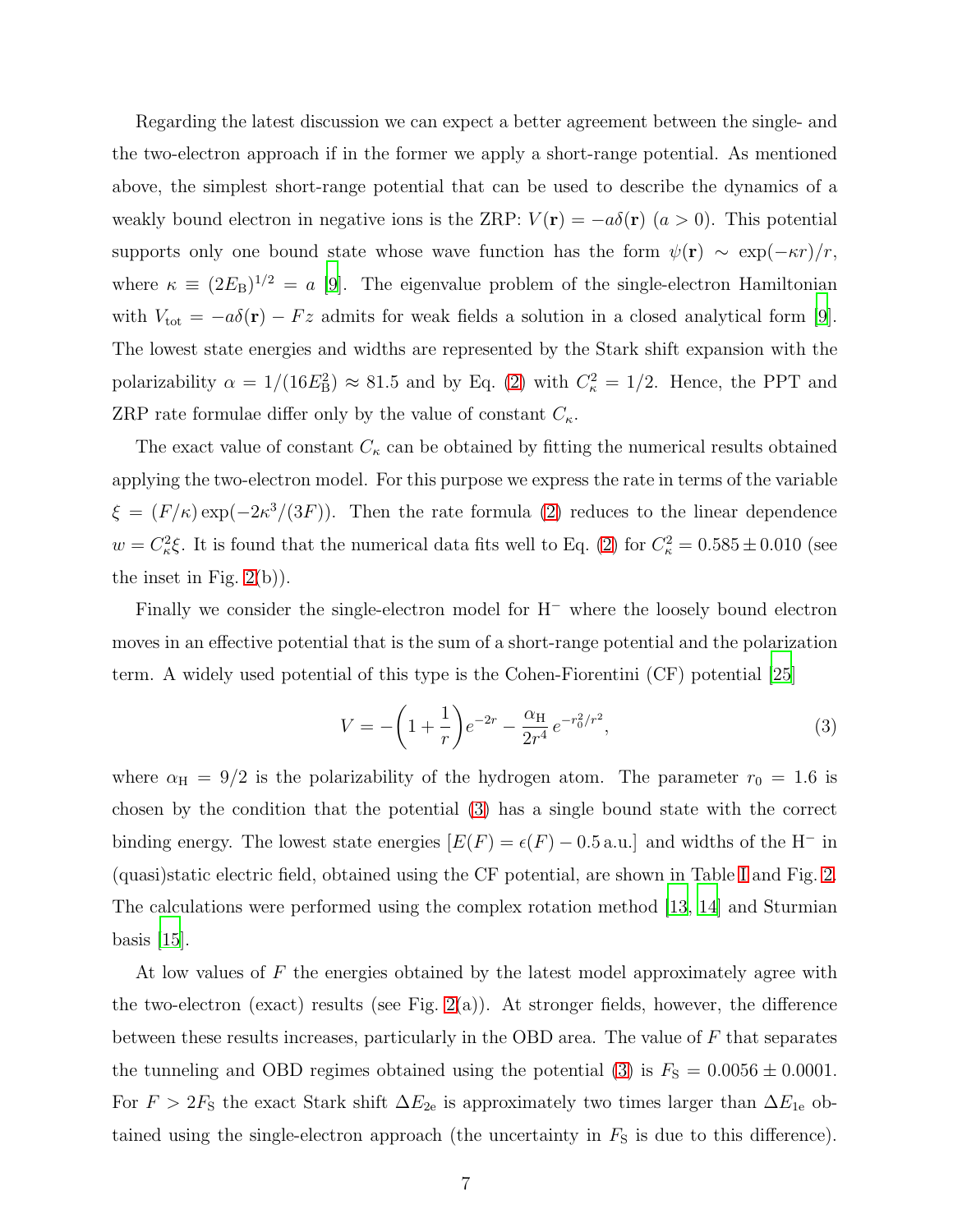The rates determined using the CF single-electron model agree with the two-electron results approximately for  $F < F<sub>S</sub>/2$ , see Fig. [2\(](#page-5-0)b). Otherwise the single-electron calculations underestimate the two-electron results (for about 30% in the OBD regime).

These differences indicate that the single-electron picture is not valid at stronger fields. At the field strengths  $F \sim F_S$  the potential barrier is suppressed enough that the lowest state cannot be treated as bound even approximately. In this case the Chandrasekhar's concept of outer electron is not adequate because a significant part of the probability distribution lies at the outer side of barrier  $(z > z_{sp})$ . In other words the 'outer' electron becomes the 'outgoing' electron. Simultaneously, the form of the two-electron wave function in the inner region  $(z \lt z_{\rm sp})$  becomes more similar to that for equivalent electrons (see Fig. [1\(](#page-4-0)c,d)), that explains the failure of single-electron approach (particularly for energies). The ratio  $\Delta E_{2e}/\Delta E_{1e} \approx 2$  for  $F \gg E_{\rm S}$  may be explained by the fact that in the states of this form the shift  $\Delta E_{2e}$  includes the contributions of both electrons.

In conclusion, the single-electron description of the lowest state of H<sup>−</sup>, that is a good approximation in the field-free and low-field cases, fails in OBD and partially in the tunneling regime. This is important to know because single-electron models are often used to study negative ions in strong fields. We determined the exact lowest state energies and detachment rates for H<sup>−</sup> at different strengths of the applied (quasi)static field by solving the eigenvalue problem of the full two-electron Hamiltonian. The PPT and ZRP theories lead to the same rate formula, but with different values of the constant in the pre-exponential factor. The accurate value of the constant is obtained by fitting the numerical results determined using the two-electron model.

This work is supported by the COST Action CM1204 (XLIC). N. S. S. acknowledges support by the Ministry of education, science and technological development of Republic or Serbia under Project 171020.

- <span id="page-7-0"></span>[1] H. A. Bethe, 1929, Z. Phys. 57, 815 (1929).
- <span id="page-7-1"></span>[2] A. R. P. Rau, J. Astrophys. Astr. 17, 113145 (1996).
- <span id="page-7-2"></span>[3] T. Andersen, Phys. Rep. **394**, 157 (2004).
- <span id="page-7-3"></span>[4] T. Andersen, H. K. Haugen and H. Hotop, J. Phys. Chem. Ref. Data 28, 1511 (1999).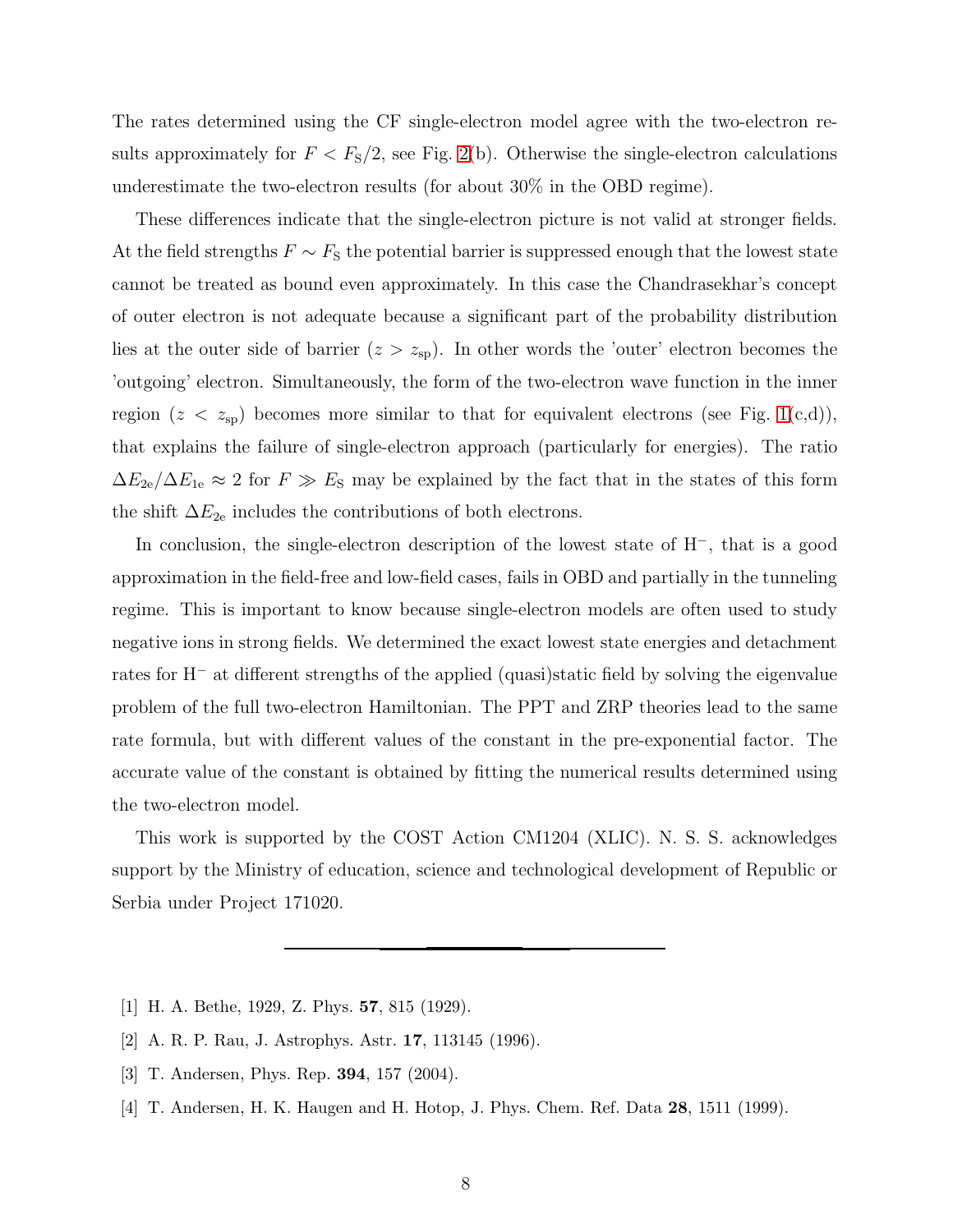- <span id="page-8-6"></span><span id="page-8-0"></span>[5] K. R. Lykke, K. K. Murray, and W. C. Lineberger, Phys. Rev. A 43, 6104 (1991)
- [6] A. A Radzig and B. M. Smirnov, Reference Data on Atoms, Molecules and Ions (Springer-Verlag, Berlin, 1985), p. 119, 131.
- <span id="page-8-2"></span><span id="page-8-1"></span>[7] S. Chandrasekhar, Astrophys. J. 100, 176 (1944).
- <span id="page-8-3"></span>[8] P. V. Grujić and N. Simonović, J. Phys. B: At. Mol. Opt. Phys. **31**, 2611 (1998).
- [9] Yu. N. Demkov and V. N. Ostrovskii, Zero-range potentials and their applications in atomic physics (Plenum Press, New York, 1988).
- <span id="page-8-5"></span><span id="page-8-4"></span>[10] R. Wildt, Astrophys. J. 89, 295 (1939).
- [11] H. C. Bryant, M. Halka, in Coulomb Interactions in Nuclear Atomic Few-Body Collisions, eds. F. S. Levin and D. A. Micha (Plenum Press, New York, 1996) p. 221.
- <span id="page-8-8"></span><span id="page-8-7"></span>[12] L. V. Keldysh, Sov. Phys. JETP 20, 1307 (1965).
- <span id="page-8-9"></span>[13] W. P. Reinhardt, Int. J. Quant. Chem. Symp. 10, 359 (1976).
- <span id="page-8-10"></span>[14] A. Buchleitner, B. Grémaud and D. Delande, J. Phys. B: At. Mol. Opt. Phys. 27, 2663 (1994).
- [15] J. Avery and J. Avery, Generalized Sturmians and Atomic Spectra (Singapore: World Scientific, 2006).
- <span id="page-8-12"></span><span id="page-8-11"></span>[16] J. Pipin and D. M. Bishop, J. Phys. B: At. Mol. Opt. Phys. 25, 17 (1992).
- [17] A. M. Perelomov, V. S. Popov, and M. V. Terent'ev, Sov. Phys. JETP 23, 924 (1966).
- <span id="page-8-13"></span>[18] V. S. Popov, Physics – Uspekhi 47, 855 (2004).
- <span id="page-8-14"></span>[19] M. V. Ammosov, N. B. Delone, and V. P. Krainov, Sov. Phys. JETP 64, 1191 (1986).
- <span id="page-8-15"></span>[20] S. Augst, D. D. Meyerhofer, D. Strickland, and S. L. Chin, J. Opt. Soc. Am. B 8, 858 (1991).
- <span id="page-8-16"></span>[21] W. Xiong and S. L. Chin, Sov. Phys. JETP 72, 268 (1991).
- <span id="page-8-17"></span>[22] A. Scrinzi, M. Geissler, and T. Brabec, Phys. Rev. Lett. 83, 706 (1999).
- <span id="page-8-18"></span>[23] S. I. Themelis, T. Mercouris, and C. A. Nicolaides, Phys. Rev. A 61, 024101 (1999).
- <span id="page-8-19"></span>[24] M. Z. Milošević and N. S. Simonović, Phys. Rev. A 91, 023424 (2015).
- <span id="page-8-20"></span>[25] J. S. Cohen and G. Fiorentini, Phys. Rev. A 33, 1590 (1986).